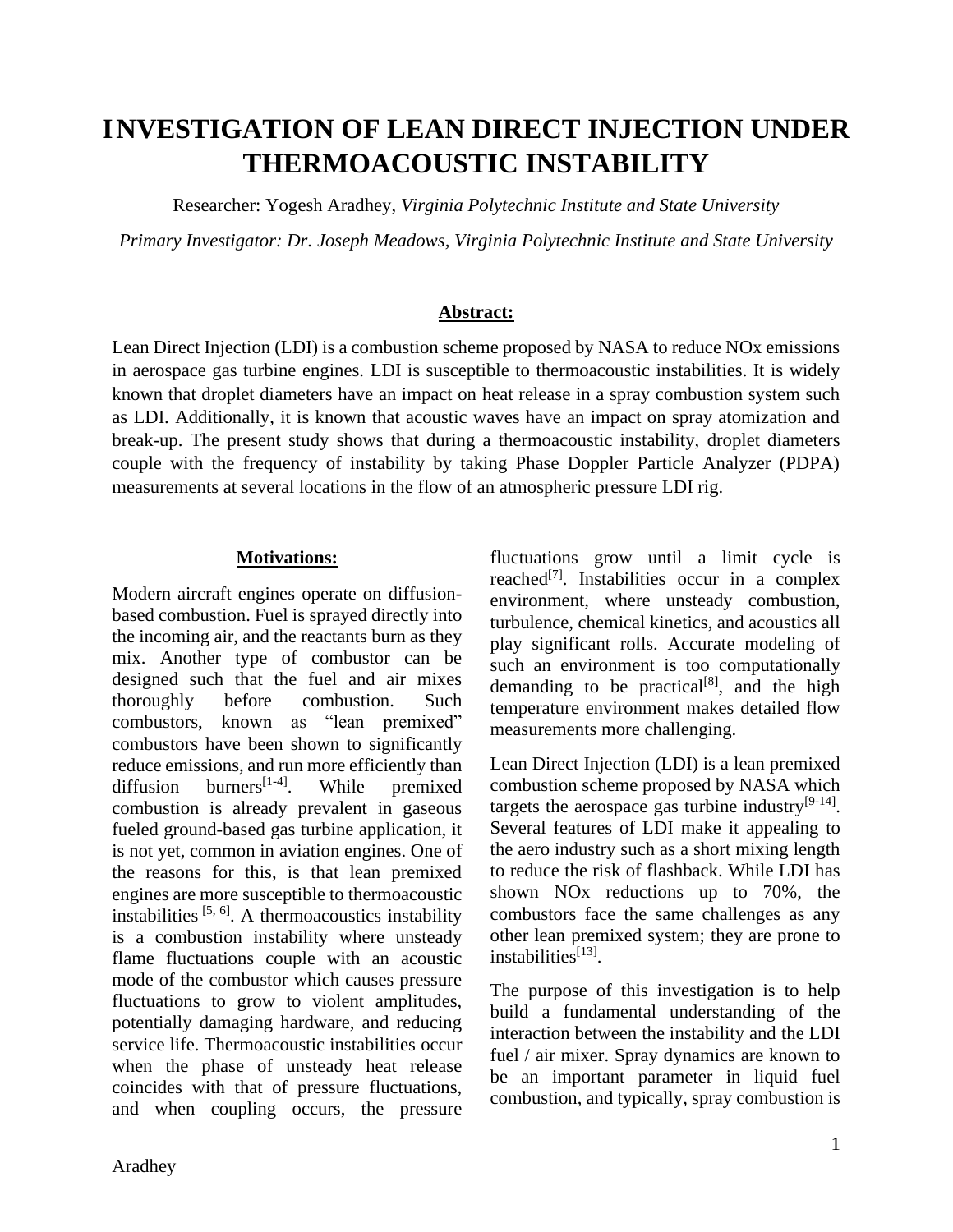evaporation limited<sup>[15]</sup>, thus it is natural to investigate the droplet dynamics of an injector to help understand the nature of the heat release during the instability.

Previous work in the literature has focused on the time averaged droplet characteristics<sup>[16-18]</sup>. Spray measurements have been taken in a combustor during stable and unstable operation, and while this approach proves that once a combustion instability has manifested, the fuel spray is altered, the time averaging inherently removes any temporal response characteristics which may help explain how the instability was formed to begin with.

It is well known that acoustics also directly impact nozzle sprays and atomization, especially though secondary break up, and even moderate SPL waves can alter LDI spray dynamics<sup>[18]</sup>. In a combustion environment, assuming the system is evaporation limited, increased atomization will clearly lead to increased heat release. During a combustion process, some of the acoustic waves are propagating at a burner resonance frequency, and since incident acoustic waves on a spray may cause periodic fluctuations in heat release rates, this interaction may provide a feedback path for a combustion instability to occur. The hypothesis to be tested in the present study is that during a thermoacoustic instability, droplet dynamics will couple with the frequency of the combustion instability.

# **Experimental Setup:**

The experimental rig that was designed for this investigation operates at atmospheric pressure conditions. Optical access for the PDPA was accomplished by using a single piece clear fused quartz flame tube. The flat windows provide easy optical access at the expense of a truly axisymmetric flow field. The rig is fueled on low-volatility liquid-hydrocarbon fuel such as kerosene.

A Swirl Venturi - LDI (SV-LDI) combustor was designed based on the original NASA geometry provided by Tacina<sup>[10]</sup>. The geometry was scaled to maintain velocity through the swirler at a relevant test condition.



*Figure 1: (Left) The sketch of the LDI injector illustrates key components of the system such as short mixing length. (Right) The axial velocity contour shows the recirculation region anchored to the outlet. This recirculation zone provides the rapid fuel / air mixing which is desirable in lean combustion systems.*

A schematic of the LDI injector shows the three distinct parts: The fuel / air swirler, the fuel injector and the nozzle. The recirculation which can be seen situated at the venturi exit is one of the important features of LDI which promotes rapid fuel / air mixing (at the cost of combustor pressure).

A square shaped flame tube made from clear, fused silica quartz glass allows clear line of sight for optical diagnostics. The internal side length of the flame tube is about 62mm.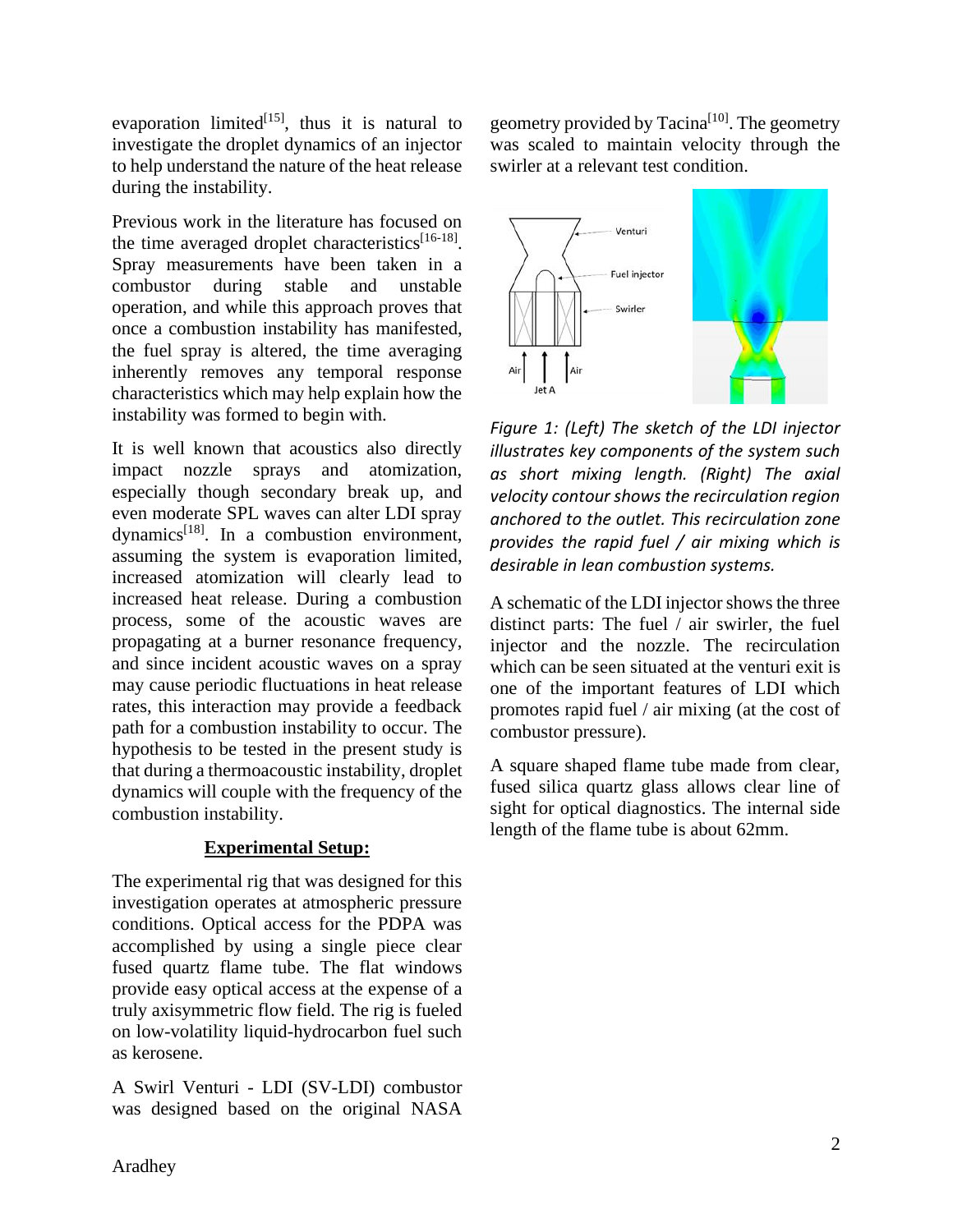

*Figure 2: LDI Combustion rig running in a stable mode of operation.*

Sound Pressure Levels (SPL's) up to 166dB  $(20 \mu Pa$  reference) have been observed which is equivalent to 3.9% of the combustor static pressure.

#### **Test logic:**

Combustor operability limits were defined in order to select test conditions. The goal of combustor mapping was to identify robustly stable and unstable operating locations for the respective PDPA measurements. For the purposes of this study, dump plane acoustic intensities below 140dB (at the frequency of instability) were considered stable while intensities above 152dB (at the frequency of instability) were considered unstable. All combustion instabilities observed seem to have coupled with the first longitudinal (1L) mode of the burner at a frequency of approximately 400Hz. The conditions at which data is presented are as follows.

| Table 1: Test conditions used in the procedure. |  |  |
|-------------------------------------------------|--|--|
|-------------------------------------------------|--|--|

| <b>Condition:</b> | Air flow<br>rate<br>(SLPM): | ER:            | 400Hz<br><b>Sound</b><br><b>Pressure</b><br><b>Level</b><br>(dB): |
|-------------------|-----------------------------|----------------|-------------------------------------------------------------------|
| <b>Stable</b>     | 400                         | $0.9 -$<br>1.0 | 139                                                               |
| <b>Unstable</b>   | 500                         | 1.0            | 157                                                               |

ER's presented are approximate, but the instability was not sensitive to ER. Fuel nozzle delivery pressure was changed in order to meet the fueling needs for each condition, and the manufacturer flow curve indicates and expected change in SMD was about  $3\mu m$ smaller for the unstable case than the stable case. Still, it should be noted that some change is spray between the cases may be attributed to the change in air and fuel flow rate, and not to the presence of an instability.

Future work will aim to conduct these experiments at exactly the same air flow rate and ER, but the present study is conducted with the operability parameters presented. Thermoacoustic instabilities are highly sensitive to geometry and are also affected by wall heat transfer, and, while beyond the scope of the current project, small geometric changes such as flame tube length could be used to allow stable operation at the conditions that cause an instability in the current configuration.

A total of 35 axial and radial locations were chosen for PDPA measurement with an axial spacing of 6.5mm and a radial spacing of 5.5mm as seen in [Figure 3.](#page-3-0) The right-most measurement location was limited to about 4mm.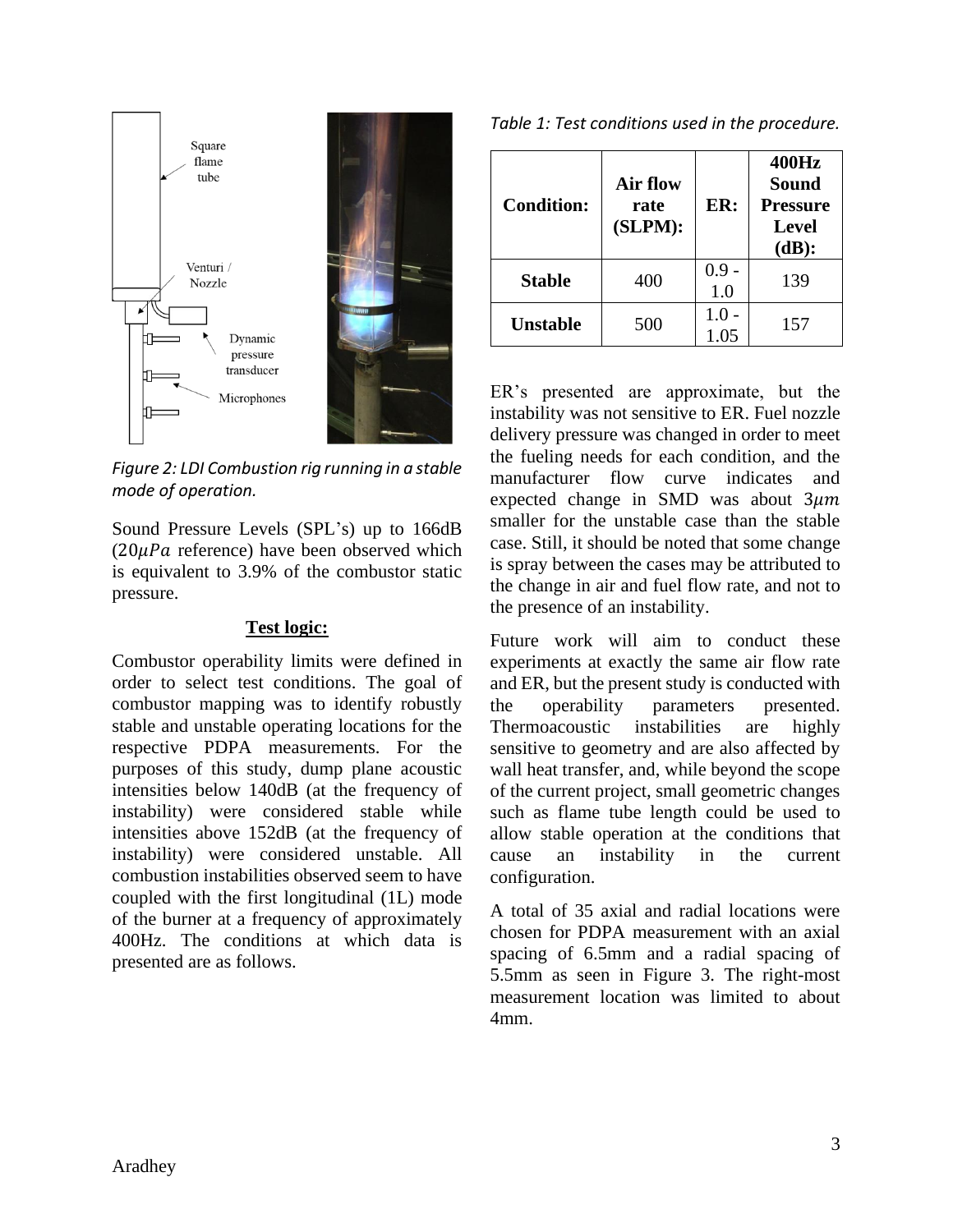

<span id="page-3-0"></span>*Figure 3: Schematic of the measurement locations. A total of 35 points were targeted.*

#### **Results:**

#### Time averaged results:

The plot of time averaged data [\(Figure 5\)](#page-3-2) suggests that the instability had an impact on Sauter Mean Diameter (SMD). All but two points showed a statistically relevant change in SMD based on a 95% confidence interval of random uncertainty. The effect of the instability on the droplet size was spatially varying in the sense that it caused droplets in some regions to grow and others to shrink. In general, droplets in the corner recirculation tended to be bigger during the instability. The instability most notably increased the standard deviation of the spatial SMD distribution from 7.6 $\mu$ m to 23.3 $\mu$ m.

The frequency of instability was confirmed to be 400 Hz by plotting the FFT of the dynamic pressure transducer signal. [Figure](#page-3-1) [4](#page-3-1) shows that during unstable operation there is significant pressure fluctuations in the burner, presumably the 1L mode.

<span id="page-3-1"></span>

*Figure 4: FFT of the dynamic pressure transducer signal in the combustor during the instability in comparison to a stable case. While some 400 Hz excitation was observed, it was far less than during stable operation.*



<span id="page-3-2"></span>*Figure 5: Spatial distribution of SMD. Blue markers correspond to stable operation and green markers correspond to unstable*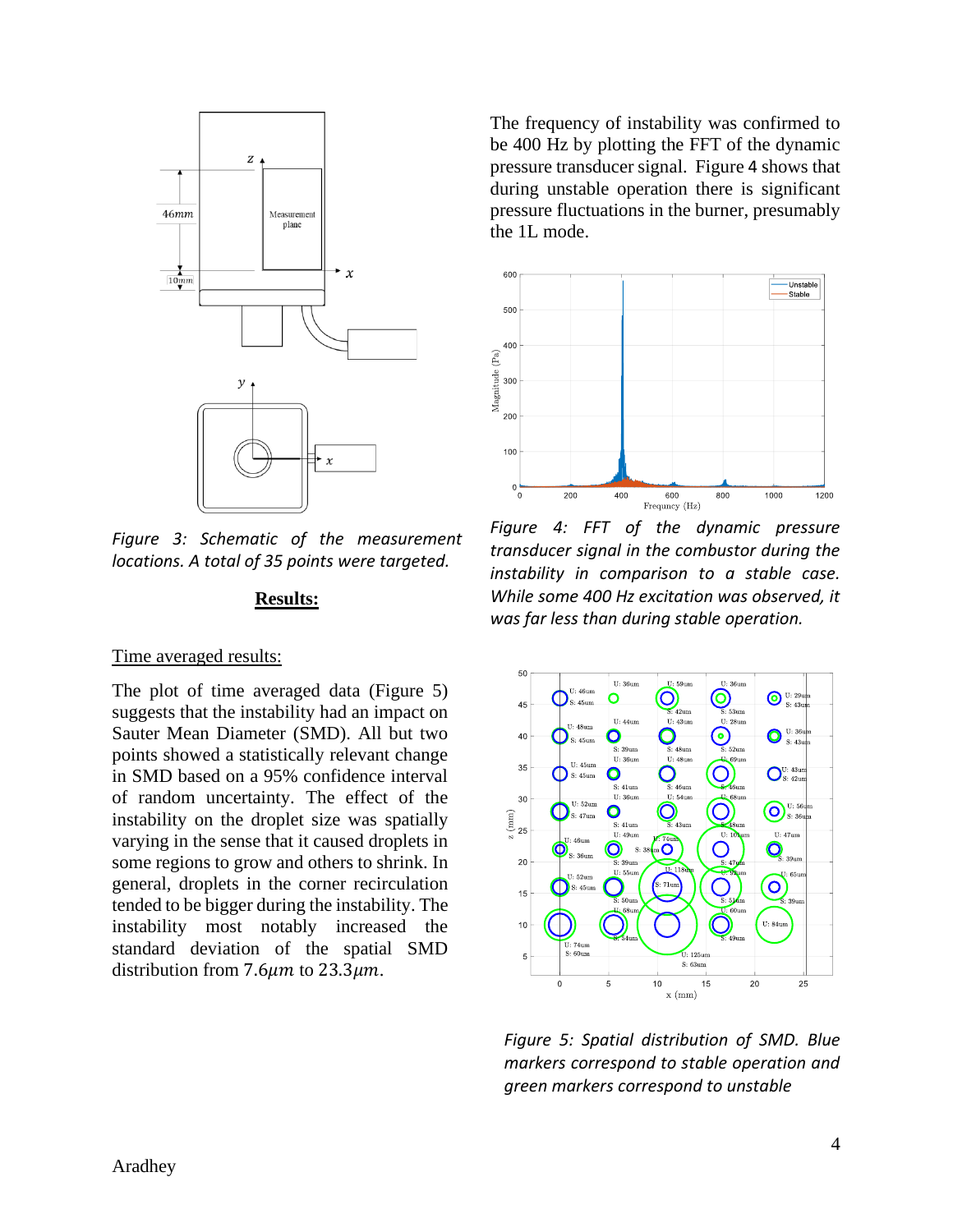*operation. The labels marked as "U" correspond with the green, unstable markers, and the "S" labels correspond to the blue, stable cases.*

## Periodic results:

To understand the time resolved response of the droplets in the instability, the power spectrum of the diameter signal was compared between the stable and unstable cases as seen in [Figure 6.](#page-4-0) Clearly, there is a fluctuation occurring in the unstable case which is not present in the stable case. Further, the fluctuation occurs at the frequency of instability. One way to quantify the size of the fluctuating component is to take the ratio of the mean squared value (MSV) of the fluctuation to the MSV of the steady component. Such a parameter is a percent fluctuation and ensures that fluctuations are normalized by the arithmetic mean at that particular, spatial location. The MSV was taken from the power spectrum. A graphic interpretation seen in [Figure 6](#page-4-0) is the ratio of the height of the arrow marking the peak of the FFT, to the height of the stable component at  $0Hz$ . It should be noted that the diameter data is non-uniformly spaced in time, and appropriate signal processing tools were used to produce the specrtum.



<span id="page-4-0"></span>*Figure 6: Spectral plot of the diameter signal measured above the dump plane. Definitive* 

*evidence of coupling was seen. This particular FFT is from the point 10mm above the venturi, on the longitudinal axis.*

The percent fluctuation was found be spatially varying in the region measured. As expected, all the stable cases (except for one location) had a higher percent fluctuation than the corresponding stable measurement at the same location. The single exception was at a location in where the floor noise of the stable spectrum was greater than the peak of the unstable case.

The presence of definitive coupling is remarkable because it can now be shown that during an instability, the droplet diameters couple with the pressure fluctuations, thus providing a path of feedback from the pressure waves to heat release. Further, the fluctuations are seen at the frequency of instability meaning that they are either a driving or damping the instability.



*Figure 7: Comparison of the size of the fluctuating component relative of the steady component. In all but one case, the unstable*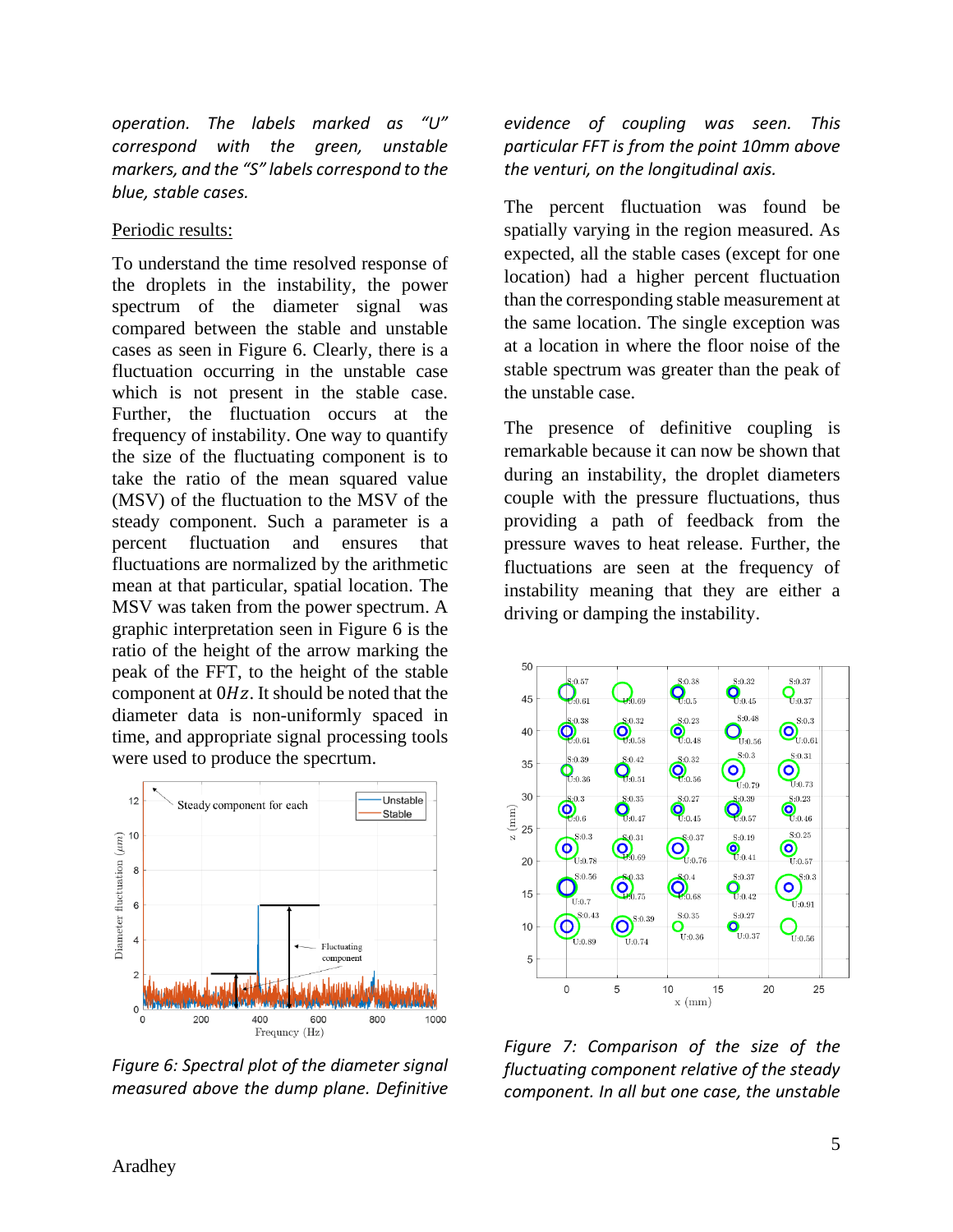*case's 400Hz fluctuation percentage was higher than during stable operation. The significant increase in fluctuation indicates coupling across the entire flow field.*

The average percent fluctuation for stable cases was 34.7% whereas the unstable cases had a value of 58.7%, a significant change. The existence of finite fluctuations at 400 Hz during stable operation was attributed to the noise floor as seen previously (in [Figure 6\)](#page-4-0). It should be noted that reference of [Figure](#page-3-1) 4 confirms that minor pressure fluctuations exist even during the stable operation which may potentially be contributing to physical diameter fluctuations even during stable operation.

## **Limitations:**

Limitations which were identified in this procedure have inspired future work. In the current configuration, the combustor operating point must be changed in order to move from stable to unstable operation. Changing operating condition inherently alters the fuel spray regardless of the presence of an instability. It would be more desirable to conduct experiments such that the stable and unstable PDPA measurements are taken at the same flow conditions.

## **Future work:**

The present work has prompted further investigation into the coupling phenomena. The stable and unstable operation needs to be conducted at the same combustor operating conditions in order to have a truly one-to-one

comparison. Once a better data set is collected, the phase relation between the diameter fluctuation and the pressure waves can be studies. The phase relation is significant to this combustion application because, in accordance with the Rayleigh criteria, the phase relation of pressure and heat release dictate whether the pressure wave will be amplified into and instability or damped out of the system.

# **Conclusions:**

The present work has proven that droplet diameters can couple with the instability frequency in liquid fuel combustion systems, by taking measurement in an LDI combustor at two operating conditions. A lean direct injection combustor was design with optical access for PDPA measurements, and was equipped with dynamics pressure transducers to capture the acoustic phenomenon. Spray measurements were taken as several axial and transverse locations. In addition to the time averaged spray being affected by the instability, droplet diameter fluctuations were also observed by performing a FFT of the spray measurements. The coupling of diameters with pressure fluctuations from the instability is significant due to the impact of droplet sizes on heat release rates, and thus instability formation. Experimentally verifying that droplet diameters are coupled with the combustion instability is the first step towards modeling the unsteady heat release in a reduced order combustion model such as a flame transfer function.